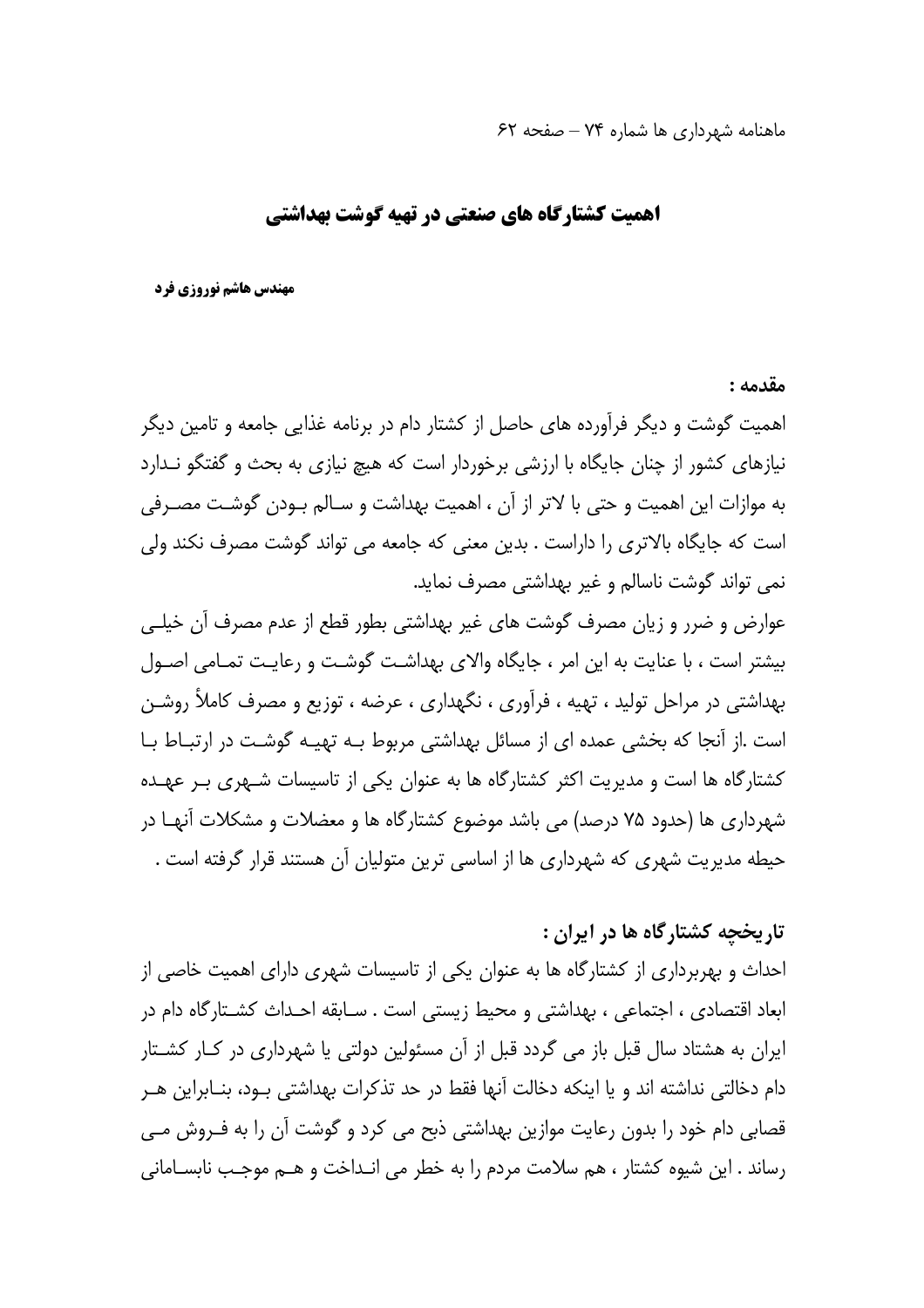فضای شهری می شد. به همین دلیل بعدها شهرداری ها برای حفظ بهداشت شـهر ، متـولی کشتار دام شدند و این کار را به محلات کنار و حاشیه شهرها هدایت کردنـد ، ایـن اقـدام در زمان خود اقدامی مثبت بوده است و می توانسـت از کشـتار دام بصـورت پراکنـده در سـطح شهرها جلوگیری و کشتار دام را در محلات معینی متمرکز کند و از ایـن طریـق مزاحمتهـای ناشی از کشتار پراکنده را به حداقل رساند.

هر چندکه کشتارگاه های اولیه ساماندهی شده به وسیله شهرداری بسیار ساده بود و از چنـد تیر چوبی و متعلقات دیگری تشکیل می شدند و محوطه ای محصور اما روباز را به وجود مــی آوردند و قصابان و سلاخان موظف به ذبح دام در ایـن مکانهـا مـی شـدند ، بـه مـرور زمـان کشتارگاه ها ضابطه منـد و مجهزتـر شـدند و تبـدیل بـه اتاقهـا و سـالنهای مسـقف و دارای تجهیزات اولیه و کنترلهای بهداشتی گردیدند و در نتیجه ایجاد و اداره آنها به صورت یکی از وظایف اصلی شهرداری ها در آمد علاوه بر این شهرداری ها بـا تربیـت بازرسـان گوشـت در دانشکده دامیزشکی دانشگاه تهران و استخدام دامیزشک ، کنترل بهداشت گوشت را برعهـده گرفتند این وضع تا سال ۱۳۵۰ ادامه داشت و سپس با تبدیل اداره کل دامیزشکی به سـازمان دامپزشکی کشور ، وظیفه بازرسی بهداشتی گوشت از شـهرداری هـا منفـک و بـه سـازمان دامیزشکی کشور ، سیرده شد اما مالکیت اکثر کشتارگاه ها همچنان در اختیـار شـهرداری هـا باقی ماند.

#### عوامل ألوده كننده گوشت :

بطور کلی عوامل مختلف باکتریـایی ، ویروسـی ، انگلـی و خـارجی میتواننـد در بافـت هـای عضلانی به سر برده و اثرات مختلف بر روی آن به جا بگذارد این میکروارگانیسم ها به چهـار دسته تقسیم مے شوند:

الف) میکروار گانیسم هایی که ایجاد عفونت یا فساد در گوشت نمی کنند. ب) میکروارگانیسم هایی که موجب فساد گوشت و فرآورده های آن می شوند. ج) میکروارگانیسم هایی که ایجاد عفونت یا فساد در گوشت نمی کنند. د) میکروارگانیسم های مفید که از آمها جهت فرآوری ویا بهبود کیفیت فرآورده های گوشـتی استفادہ مے شود.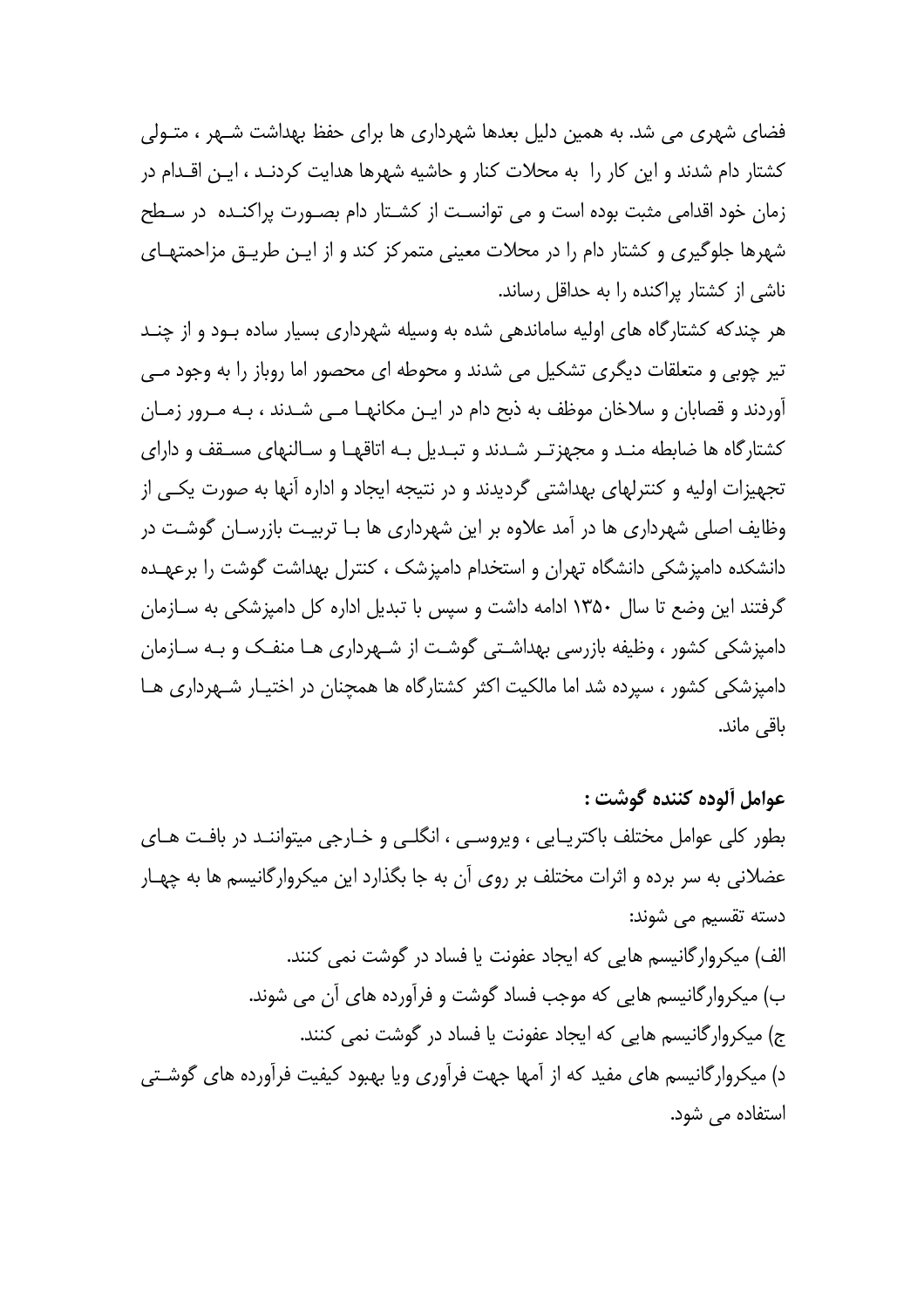از نقطه نظر بهداشتی ، دو گروه اول حایز اهمیت بوده و روش های مختلفی در تمـام مراحـل تهیه و بسته یندی گوشت باید به مورد اجرا گذاشـته شـده تـا از بـروز چنـین آلـودگی هـایی حلو *گی*ری شود.

# منشا ألودگي گوشت :

دام زنده ، یکی از منابع آلودگی گوشت است . تمام بافت های دام زنده از پوست و پشم گرفته تا مجاری طبیعی بدن و ترشحات آنها و همچنـین دسـتگاه گـوارش ، حـاوی انـواع مختلـف میکروارگانیسم ها می باشند . به همین دلیل هر گونه کم توجهی در زمان کشتار که منجر به تماس لاشه سالم با محتويات درون معده و روده ، پشم و اندام هاي خارجي ، ترشحات بدن ، کف کشتارگاه و دست و چاقوی آلوده شود، موجب آلـودگی ثانویـه لاشـه و در نتیجـه فسـاد زودرس گوشت خواهد شد.ضمن اینکه بیماریهای مهمی می توانند از طریق گوشت و فرآورده های آن به انسان منتقل شوند.در کشتارگاه هایی که اصول بهداشـتی رعایـت نشـود ومحلـی برای تبدیل ضایعات نباشد، انعا و احشای حیوانات کشتار شده در دسترس سگهای ولگردی که در اطراف این گونه کشتارگاه ها فراوان هستند ، قرار گرفته و بدین ترتیب به انجام مراحل بلوغ انگل در میزبان نهایی آم کمک شده و در نتیجه احتمال وقوع بیماری در انسان نیز بیشتر مے , شود.

عوامل ذکر شده فوق هم به صورت اوليه و هم به شکل ثانويه موجب آلودگي دام مي شوند و بعد از کشتار در صورتی که شرایط کشتار بهداشتی نباشد می توانند لاشه سالم را آلوده کننـد. به طور کلی آلودگی های ثانویه در فساد گوشت ، نقش مؤثری دارند مهمترین عللی که موجب بروز آلودگی ثانویه در لاشه می شود به طور کلی مربوط به عدم رعایت اصـول بهداشـتی در مراحل مختلف کشتاراز قبیل : ذبح ، یوست کنی ، تخلیه احشای و جداکردن سر وسم ها مــی باشد همچنین عدم رعایت بهداشت در مراحل قطعه کردن لاشه و استخوان گیری نیز موجب آلودگی ثانویه در گوشت می شود.

بررسی آمار بیماری های قابل انتقال از طریق گوشت و هزینه های درمانی بیماری های منتقله از دام به انسان :

هر ساله ، تعداد قابل ملاحظه ای از افراد در سطح کشور به بیماری های مذکور مبتلا شـده و از این راه ، خسارتهای فراوانی وارد می شود. سالانه میلیاردها ریال هزینــه بــه طــور مســتقیم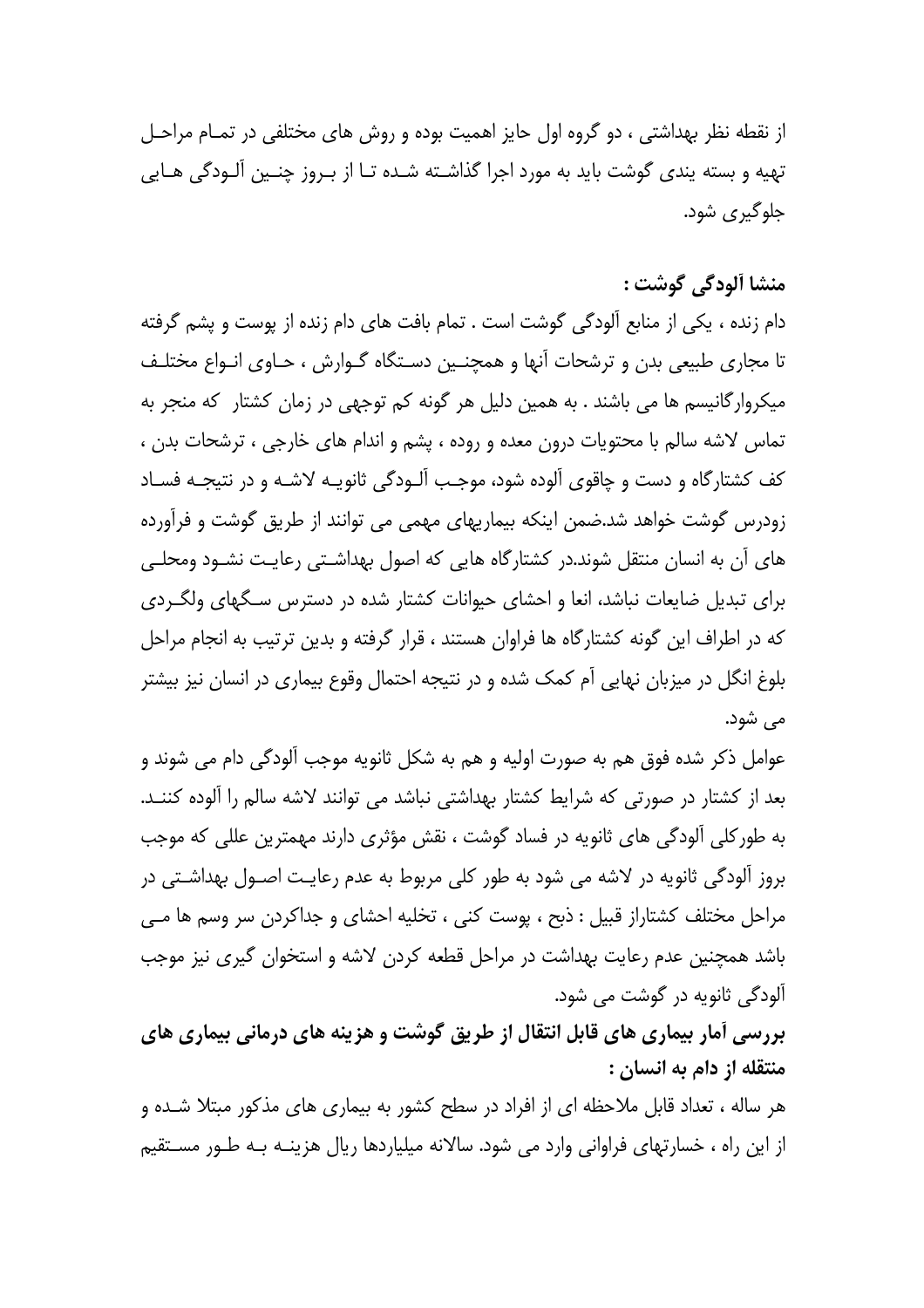صرف درمان مبتلایان به بیماری های مشترک بین انسان و دام می شود و هزینه هـای عیـر مستقیم نیز شامل خسارت ناشی از عواملی مانند: از کار افتادگی نیـروی کـار در مـدت زمـان درمان ، اشغال تخت های بیمارستانی ، ایجاد ناراحتی های روحی بـرای بیمـار و اطرافیـان او وغيره مي شود

کشتار گاه های صنعتی و وضعیت ان در کشورهای پیشرفته :

همانگونه که پیشتر اشاره شد امروزه با پیشرفت علم و فن آوری ، نکات بسیار مهم و حساسی درباره انتقال بیماری از طریق مصرف گوشت غیر بهداشـتی مشـخص شـده اسـت از ایـن رو احداث کشتارگاه صنعتی امری ضروری به نظر می رسد . کشتارگاه های صـنعتی ، دو هـدف عمده را دنبال می کنند: ١– ارایه گوشت بهداشتی ٢– اقتصادی بــودن تولیــد ، ارایــه گوشــت بهداشتی به مصرف کننده و اقتصادی بودن تولید ، زمانی تحقق می پاید که به تمـام جوانـب کار از جمله حمل دام زنده به کشتارگاه ، نحـوه نگهـداری و تغذیـه در مـدت زمـان انتظـار ، سیستم ذبح ، کنترل های بهداشتی فرآیند های انجماد و به کارگیری سریع مواد مازاد، اعم از خوراکی و غیر خوراکی ، نحوه ارایه گوشت به مصرف کننده اعم از گوشت منجمد وتـازه و یـا بسته بندی شده و بدون بسته بندی توجه کافی شود.

در کشورهای پیشرفته جهان امروز نیز کشتارگاه ها به عنوان تاسیساتی اقتصادی مورد توجـه قرار می گیرند و کلیه ملاحظات بهداشتی و محیط زیستی در آنها لحـاظ مـی گـرددو اصـولأ کشتارگاه ها را در این گونه جوامع می توان به پالایشگاههای تشبیه کرد که در آن علاوه ب استحصال گوشت بهداشتی و مناسب از کلیه متفرعات دامی بیش از ۴۰ نوع تولیدات مختلـف که بخشی از این تولیدات خوراکی ، بخش دیگر آرایشی و برخی دارای کاربرد های دیگر است استفاده می شود و اصولاً ارزش افزوده واقعی بخش کشاورزی و دامیـروری در کشـتارگاه هـا ایجاد می گردد. تولید گوشت به عنوان یکی از فرآورده های دامی ، همچنین پوست ، روده ، پودرخون ، پودرگوشت ، و استخوان و استفاده از شاخ ، سم و دیگر قسمتهای دام و تولید دهها فرآورده مصرفی و بهداشتی دیگر، در کشتارگاه ها انجام می گیرد و تقریباً هیچ قسمتی از دام دور ریز نمی شود و یا بلااستفاده نمی ماند در این کشتارگاههای صنعتی بزرگ ، گوشت بعضاً حدود ۵۰ درصد ارزش افزوده دام را تشکیل می دهد و ۵۰ درصد دیگـر مربـوط بـه پوسـت و روده و سایر متفرعاتی است که مطرح گردید.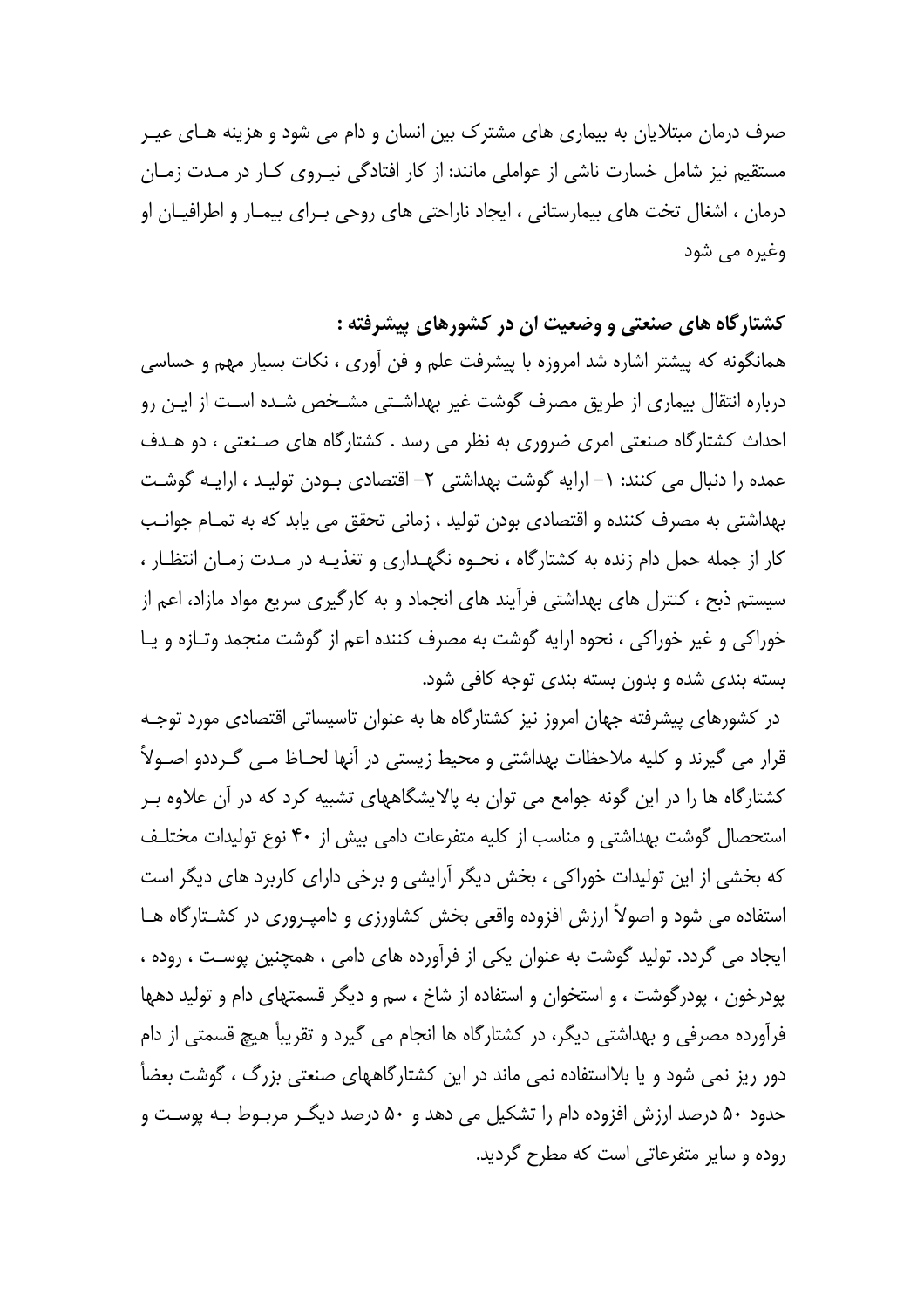ماشین آلات ، تجهیزات و صنایع وابسته و مرتبط با کشتارگاه هـا در ایـن گونـه کشـورها بـه نحوی است که امکان استفاده صحیح از کلیه انـدامهای دام را فـراهم مـی سـازد و ضـایعات مربوط به پوست و روده و مانند اینها اصولاً یا وجود ندارد و یـا در حـداقل ممکــن اســت لـذا کیفیت آن حفظ می شود و با قیمت هـای مناسـب عرضـه مـی گـردد. نظارتهـای صـحی و کنترلهای لازم از نطر کشف و بررسی بیماریهای مشترک انسان و دام و انگلهای دامـی ، بـه دست داميزشكان و با دقت و وسواس كافي انجام مي شود .نحوه ذبح دام ، يوست كني ، شقه کردن و دیگر فعالیتها کلاً به صورت مکانیزه و با نظارت دقیق فنی و بهداشتی انجام می گیرد و حضور هیچ فردی بجز کارکنان کشتارگاه و دامپزشکان را در این گونه کشـتارگاه هـا نمـی توان مشاهده کرد.

سیستمهای تصفیه فاضلاب و ملاحظات محیط زیستی کشتارگاه ها نیـز در ایـن کشـورها در چارچوب مقررات وضع شده که کاملاً رعایت می گردد و گریزی از آن نیست. در ایـن گونـه کشتارگاه ها بر اساس همین نوع کمترلها ، امکان جلوگیری از سرایت بیماری مشترک انســان دام و ریشه کنی این نوع بیماریها فراهم می آید و منافع اقتصادی در خور توجهی نیـز ایجـاد می گردد.

## جمع بندي و نتيجه گيري :

در جمع بندی کلی می توان گفت که متاسفانه در جوامع شهری کشور ما متناسب با قابلیتهای بخش کشاورزی و زیر بخش دام از یک سو ، ومتناسب بـا رشـد جمعیـت ، توسـعه شـهرها ، پیشرفت تکنولوژی و سایر عوامل تاثیرگذار از سوی دیگر، سرمایه گذاریهای کافی برای بهـره برداری صحیح و کسب ارزش افزوده واقعی زیر بخش دام و احداث صنایع کشتارگاهی مناسب به گونه ای که امکان استفاده از کلیه متفرعات دامی و همچنین لاشه دام به عنـوان گوشـت قرمز در فرایندی صنعتی و بهداشتی و اقتصادی فراهم گردد و از ضایعات و هدر رفـتن منــابع عظیم و ارزشمند غذایی یا صنعتی حاصل از این فرایند جلوگیری شود ، به عمل نیامده است. در صورت احداث و گسترش کشتارگاه های صنعتی و تولید گوشت بهداشتی ، مـی تـوان بـه مقدار زیادی از شیوع بیماری های فوق جلوگیری و به ارتقای سطح بهداشت جامعـه ، کمـک فراوانی کرد علاوه بر این ، وجود این مجتمع های کشـتارگاهی در ارتقـای سـطح دامیـروری منطقه و تنظیم بازار گوشت بسیار مفید هستند و همچنین با تولید محصولات جانبی می توانند